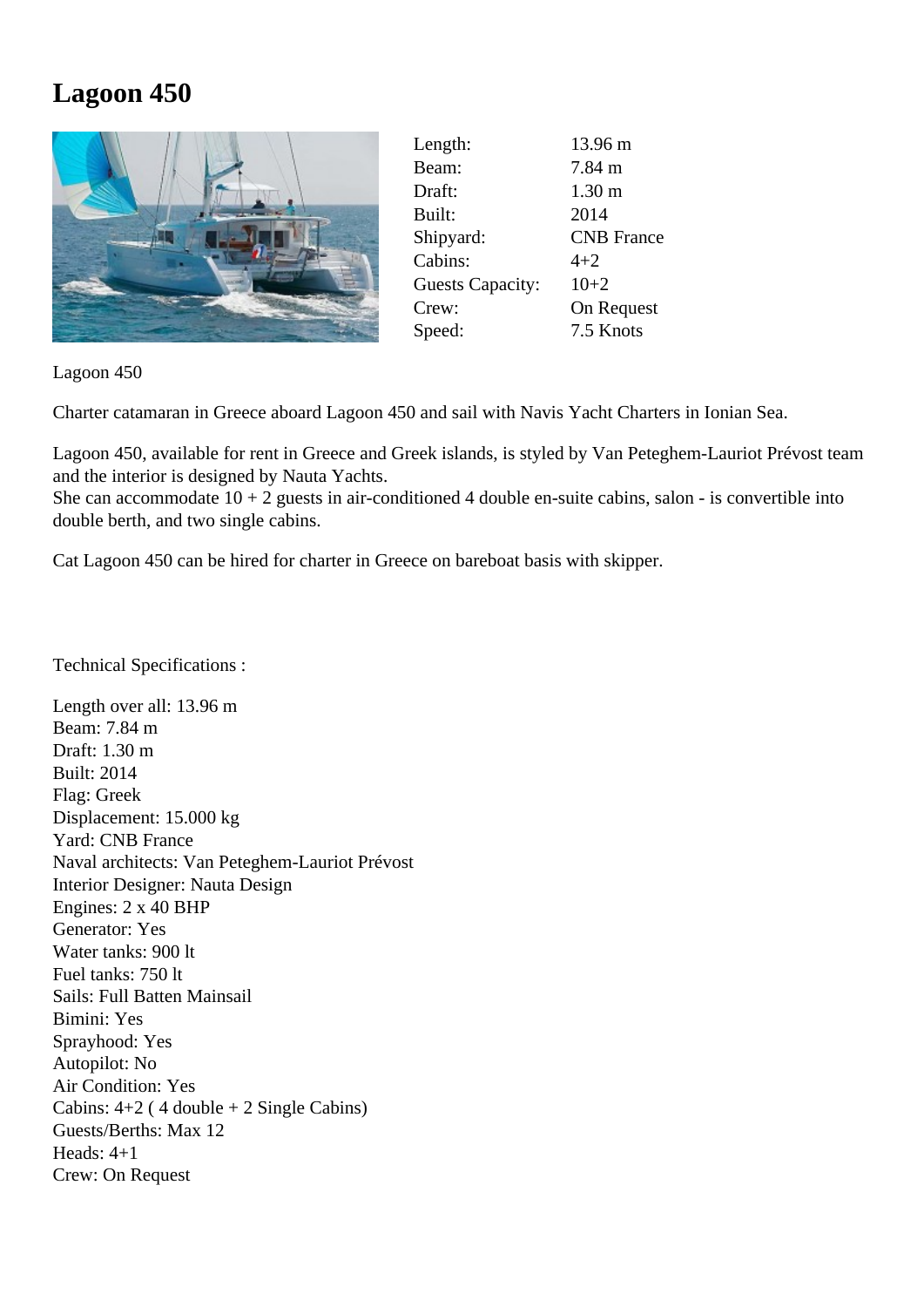Anchor container: El. anchor wich, Bow anchor, Stern anchor rope , Chain Engine room: Battery charger , Engine battery , Service battery

Kitchen and cabins: Oven, Sink, El. refrigerator, Sheets, Dishes, Blankets, Hot water, Pilows & covers, Towels, Gas stove

Moorings: deck & locker: Ropes, Second anchor, Long 50 m , Short 10 m , Medium 30 m

On-Deck: Fenders , Radar reflector, Windex, Gangway, Full batten main sail, Cockpit table, Bildge pump / manual , Outboard engine , Compass , Speedometer + echo sounder, Bimini true, Steering wheel , Wind direction indicator / el , Deck Shower true, Dinghy

Saloon: Nav-set Fire extinguisher, Boat documents, Pocket lamp, VHF radio, Fog horn, Baromether / termomether, Instruction books, Socket 12 V , GPS chartplotter, Binoculars, Life belts, Bouy light , Socket 220 V, Hand reflector 12 V, Nautical guides, CD player, First aid kit, Navigation charters 1+2 , Signal rockets , Extension cord

Stern locker: Dinghy pump, Schore connection 220V, Bildge pump lever, Bucket with rope, Oars, iMotor Brush and spunge, Fuel funnel, Gas bottles, Water-hose, Boat Hook, Fuel canister

Toilet: Shower, Shower drain pum, Brushes, Toilet pumps, Hot water

Tools & spare parts: Impeller for cold water pump, Insulating tape, spare batteries, Chair for mastx, Tool Dinghy repair kit, Winch handles

Photos of Lagoon 450 : Mr.Nicolas Claris

Images